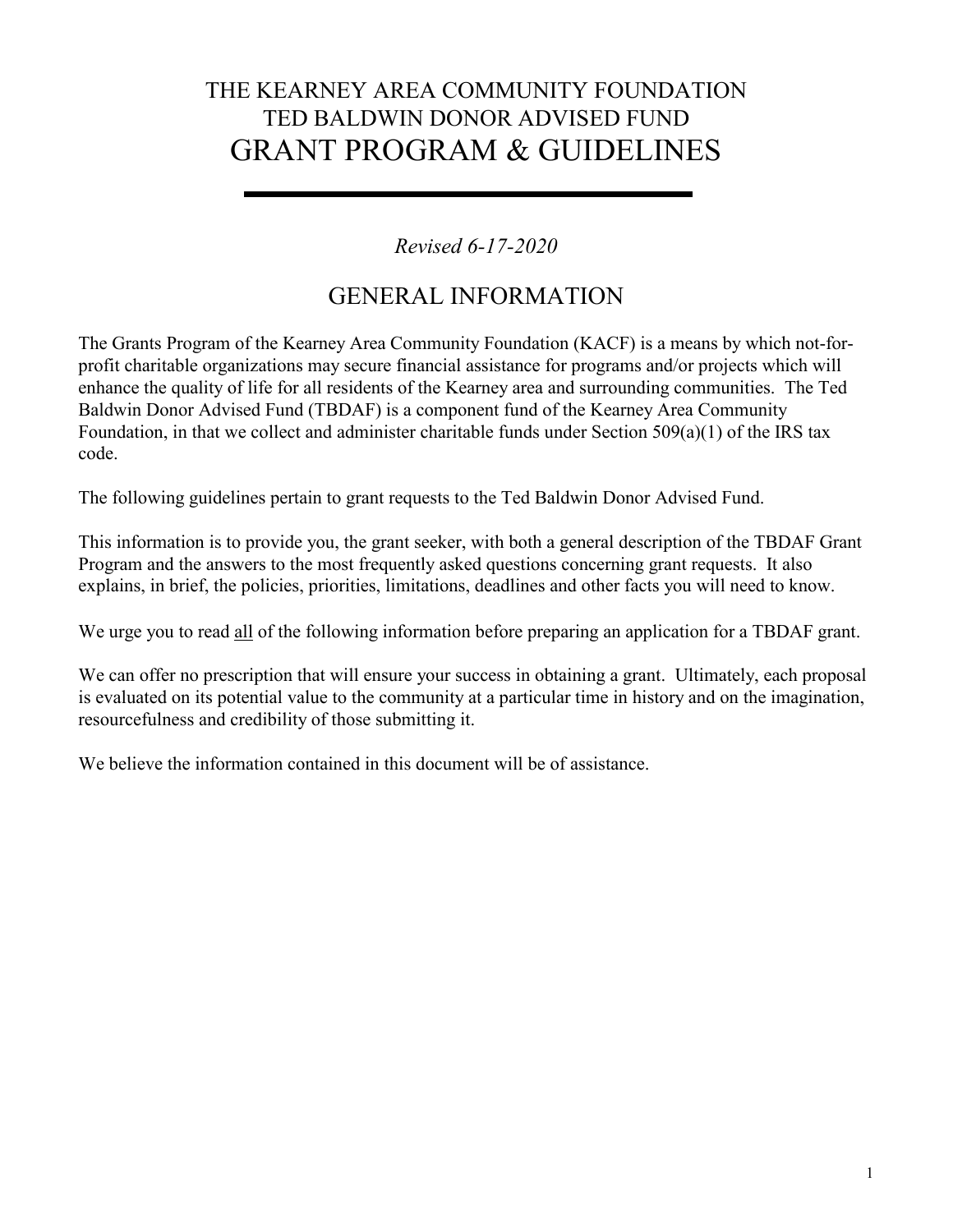### **How to Apply**

- 1. The deadline date for a TBDAF grant submission is September 30 each year with awards announced and granted in early December each year.
- 2. **Review** the **TBDAF Grant Program and Guidelines** to make sure your organization qualifies to be considered for a grant.
- 3. **Complete an online TBDAF Grant Application**. The online link is available by visiting our website [www.kearneyfoundation.org/ted-baldwin.](http://www.kearneyfoundation.org/ted-baldwin) *No grant proposals will be considered without an online application*.
- 4. **All questions** on the online application need to be answered. Supporting documents are required (see list below).
- 5. **Applications must be submitted online on or before** September 30 no later than 11:59 p.m. This is a **firm deadline** -- please do not call for an extension.

If you would like to discuss a grant idea, verify if your proposal or organization qualifies, or if you have any questions please call (308) 237-3114.

#### **Supporting Documents Required**

- A. **Federal Tax Exemption Letter** for your organization or your fiscal agent
- B. **Names and titles of leadership**, including directors, board officers and/or key volunteers for your organization and your fiscal agent (if applicable)
- C. **Operating budget** for the current year, including a list of principal sources of income
- D. **Financial statements** from most recent year-end, include audited statements if available
- E. **Grant Budget for project or program** includes sources of funds for the project and amount of each (in-kind donations should also be listed) and expenses of this project. (We will provide a form for you to fill out and upload.)
- F. **Latest tax return** (form 990) filed with the Internal Revenue Service by the applicant organization.

### **Eligibility**

The Ted Baldwin Donor Advised Fund typically funds projects or programs in the Kearney area and surrounding communities. Grants are made to nonprofit, federally tax exempt  $501(c)(3)$  qualified organizations, or organizations delivering a project or program which has a fiscal relationship with a qualified nonprofit.